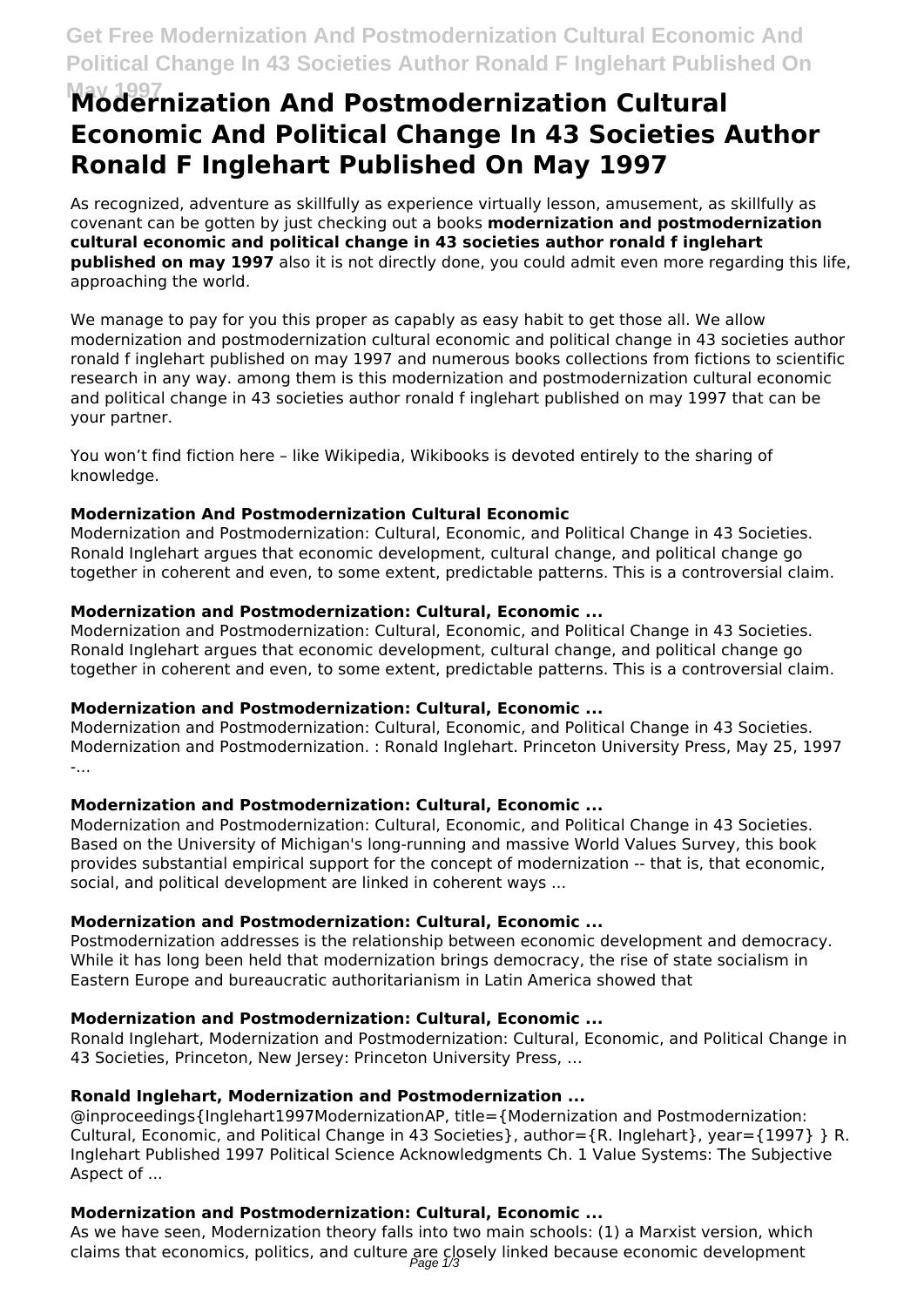# **Get Free Modernization And Postmodernization Cultural Economic And Political Change In 43 Societies Author Ronald F Inglehart Published On**

determines the political and cultural characteristics of a society, and (2) a Weberian version, which claims that culture shapes economic and political life.

# **Modernization and Postmodernization: Cultural, Economic ...**

Modernization and Postmodernization in 43 Societies -- Ch. 4. Measuring Materialist and Postmaterialist Values -- Ch. 5. The Shift toward Postmaterialist Values, 1970-1994 -- Ch. 6. Economic Development, Political Culture, and Democracy: Bringing the People Back In -- Ch. 7. The Impact of Culture on Economic Growth -- Ch. 8.

### **Modernization and postmodernization : cultural, economic ...**

Modernization and Postmodernization: Cultural, Economic, and Political Change in 43 Societies (Paperback) Ronald Inglehart Published by Princeton University Press, United States (1997)

#### **Modernization and Postmodernization - AbeBooks**

Acknowledgments Ch. 1 Value Systems: The Subjective Aspect of Politics and Economics Ch. 2 Individual-Level Change and Societal-Level Change Ch. 3 Modernization and Postmodernization in 43 Societies Ch. 4 Measuring Materialist and Postmaterialist Values Ch. 5 The Shift toward Postmaterialist Values, 1970-1994 Ch. 6 Economic Development, Political Culture, and Democracy: Bringing the People ...

#### **Modernization and postmodernization : cultural, economic ...**

Buy Modernization and Postmodernization: Cultural, Economic and Political Change in 43 Societies by Inglehart, Ronald (ISBN: 9780691011806) from Amazon's Book Store. Everyday low prices and free delivery on eligible orders.

# **Modernization and Postmodernization: Cultural, Economic ...**

Modernization and Postmodernization: Cultural Economic and Political Change in 43 Countries. (1997)

#### **Modernization and Postmodernization: Cultural Economic and ...**

Modernization and Postmodernization: Cultural, Economic, and Political Change in 43 Societies - Kindle edition by Inglehart, Ronald. Download it once and read it on your Kindle device, PC, phones or tablets. Use features like bookmarks, note taking and highlighting while reading Modernization and Postmodernization: Cultural, Economic, and Political Change in 43 Societies.

# **Modernization and Postmodernization: Cultural, Economic ...**

Political development — Cross-cultural studies. Economic development — Cross-cultural studies. Social change — Cross-cultural studies. Summary "Ronald Inglehart argues that economic development, cultural change, and political change go together in coherent and even, to some extent, predictable patterns. This is a controversial claim.

# **Modernization and postmodernization : cultural, economic ...**

Modernization and Postmodernization: Cultural, Economic, and Political Change in 43 SocietiesRonald Inglehart Princeton: Princeton University Press, 1997, pp. x, 453 - Volume 31 Issue 2 - Patrick Fournier

# **Modernization and Postmodernization: Cultural, Economic ...**

Inglehart writes, "Postmodernism is the rise in new values and lifestyles, with greater toleration for ethnic, cultural, and sexual diversity and individual choice concerning the kind of life one wants to lead" (23). In short, economic growth eventually reaches a point of marginal utility and accompanying value and motivational changes occur.

# **Modernization and Postmodernization: Cultural, Economic ...**

Inglehart argues that during the Modernization phase a society undergoes economic, cultural, and political changes. "Economic development is linked with a syndrome of changes that includes not only industrialization, but also urbanization, mass education, occupational specialization, bureaucratization, and communications development, which in turn are linked with still broader cultural, social, and political changes" (8).

# **Modernization and Postmodernization: Inglehart, Ronald ...**